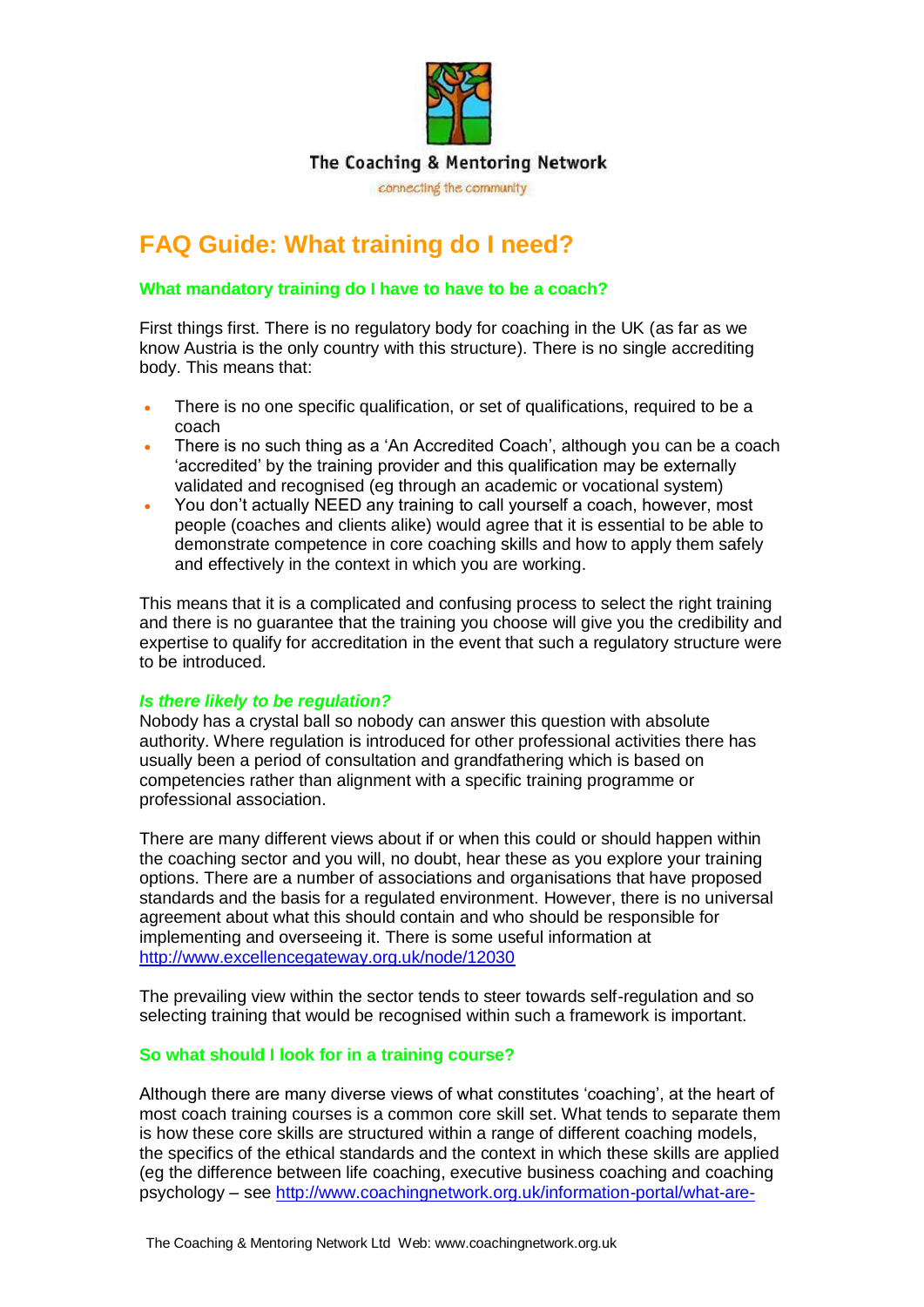

connecting the community

coaching-and-mentoring.aspx for more details). This guide will take you through some of the key things you should consider. What level of training you need will be dependent on your prior training, qualifications and experience in the context in which you plan to work as a coach.

#### *Content*

If you are looking for training that will give you all the core skills you should look for training that covers the following at the bare minimum. In all cases, these should be relevant to the area in which you plan to work eg life coaching, skills coaching, spiritual coaching, executive coaching etc.

- A structural framework for a coaching relationship which includes key contracting processes (whether informal or formal) eg how to set up the relationship, manage it and bring it to a positive conclusion
- An ethical framework which provides a clear and robust set of principles which guide appropriate management of and engagement in the coaching relationship eg coach responsibilities towards the well-being of the client and management of boundaries within the contractual context of the relationship and the coach's competence.
- A framework for structuring coaching conversations, individually and over time
- Core soft skills, which fit within the frameworks, which include the following:
	- o Supporting others to identify and clarify situations, needs or aspirations
	- o Supporting others to set appropriate goals for themselves
	- o Asking effective questions to facilitate the client's thinking
	- o Listening and accurate interpretation
	- o Being able to summarise and reflect back understanding to support the client to gain insight and clarity
	- o Suspending your own judgement and views in order to support the client to identify their own path
	- o Recognising how your own values and beliefs will shape your view of the world and how to manage this appropriately within the context and purpose of the coaching relationship
	- o Understanding the boundaries and overlaps between coaching and other forms of personal and professional development or support
	- o Supporting the client to assess and monitor progress against goals
- Support to achieve your personal goals for undertaking coach training (eg to set up a coaching business, to supplement your management skills etc)

Ensure that these core skills are set in a context appropriate to you. For instance if you are planning to work in a business context, the frameworks will differ from a personal context even if the soft skills are basically the same.

#### *Qualifications*

Within the context that there is no single accrediting structure, consider the level of qualification you need in terms of the following. According to your existing skills and experience you may enter at any point, as long as you meet the prerequisites for the individual course.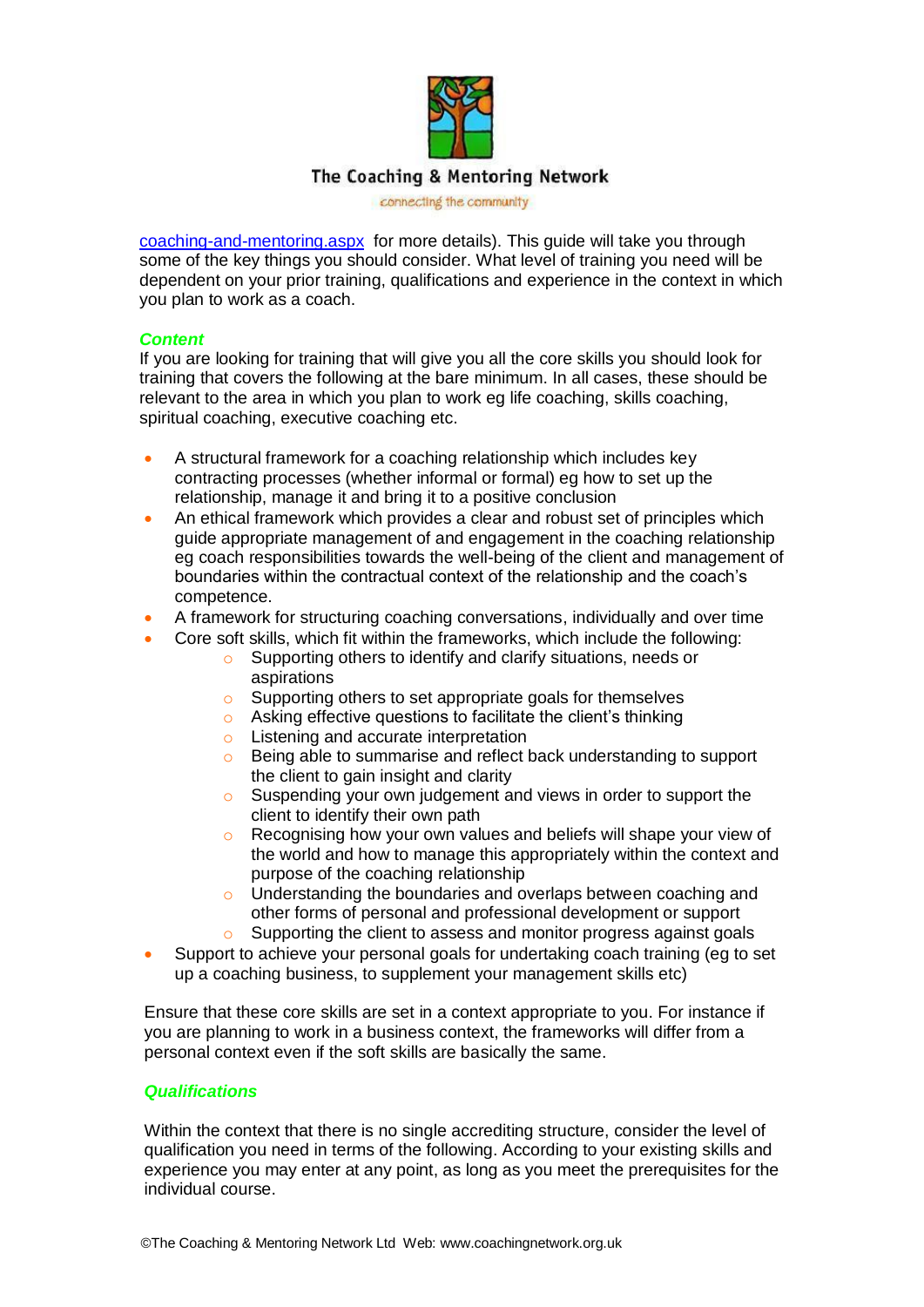

connecting the community

- Most coach training programmes tend to fall within one of three levels, although what these mean will vary according to country and programme objectives:
	- o **Foundation:** assumes no prior formal coach training and covers the core skills and context. Useful for people who are looking for core skills as well as some simple frameworks and processes in which to operate as a coach.

This level of course will typically offer qualifications at a Certificate level.

**Intermediate:** tend to build on core skills. Some focus on specialist areas eg specific suites of coaching models with more contextuallyspecific frameworks and approaches. Useful for people who can demonstrate the core skills in a coaching context but are seeking to build on these in certain areas.

This level of course will typically offer qualifications at Certificate and Diploma levels

o **Advanced**: advanced degree (usually postgraduate) level, generally leading to a Master or Professional Doctorate qualification or advanced CPD covering specialist skills eg psychology, business modelling, organisational change etc. Useful for people who can demonstrate core skills (although it is not mandatory to complete foundation or intermediate training first) and are seeking to either gain an advanced qualification, enhance specialist skills or bring together knowledge, skills and practices from a number of disciplines into an integrated, contextual model.

 This level of course will typically offer qualifications at a Masters of Doctorate level.

Whichever course you choose, pay attention to the programme's alignment within the sector, for instance validation from vocational, academic or professional bodies.

#### *Delivery methods*

When selecting an appropriate course, evaluate training that will be appropriate for you in terms of:

- Appropriate balance of theory and practice opportunities
- Timeframe for course delivery and completion
- Method of training delivery eg formal face-to-face classroom, teleconference, paper or web-based distance learning, one-to-one tutoring or mentoring, residential workshops etc
- Method of assessment eg essays, formal research and dissertations, audio, video or live observed practice of coaching sessions, presentations to tutors or peers, learning / reflective practice logs, diaries and portfolios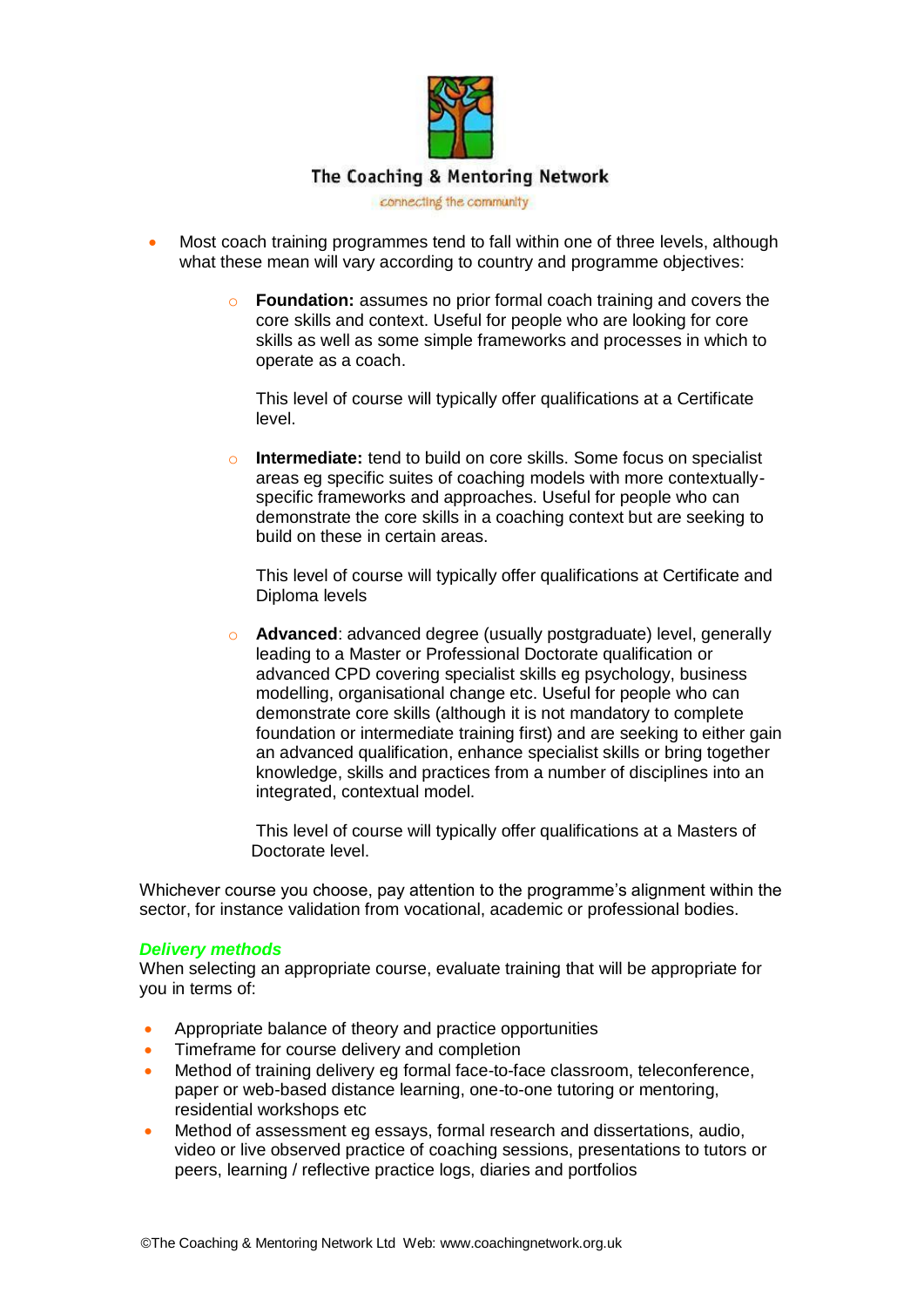

connecting the community

- What is the learning culture (eg directive versus facilitative formal learning agendas versus self-directed or collaborative learning)
- Although not strictly related to delivery method, also assess the cost of the programme and what you receive for this payment. Also check out payment terms (eg do you pay up front or in phases) and what grounds exist for reimbursement or extension in the event that you do not complete the programme
- What additional support services are available to augment the core training offering eg Alumni services and networking, tutor follow-up, mentoring, client referral, continuing professional development (CPD) and supervision. Which of these are included within the standard price?

The attached questionnaire will support you to construct conversations with potential training providers to gain an understanding of what they offer within this context.

#### **Where do I go for more information?**

<http://www.coachingnetwork.org.uk/information-portal/what-are-coaching-and-mentoring.aspx> <http://www.coachingnetwork.org.uk/information-portal/training-and-accreditation.aspx>

**This is part of a series of Guides offered by the Coaching & Mentoring Network. Please let us know how useful it was to you by emailing [guides@coachingnetwork.org.uk](mailto:guides@coachingnetwork.org.uk)**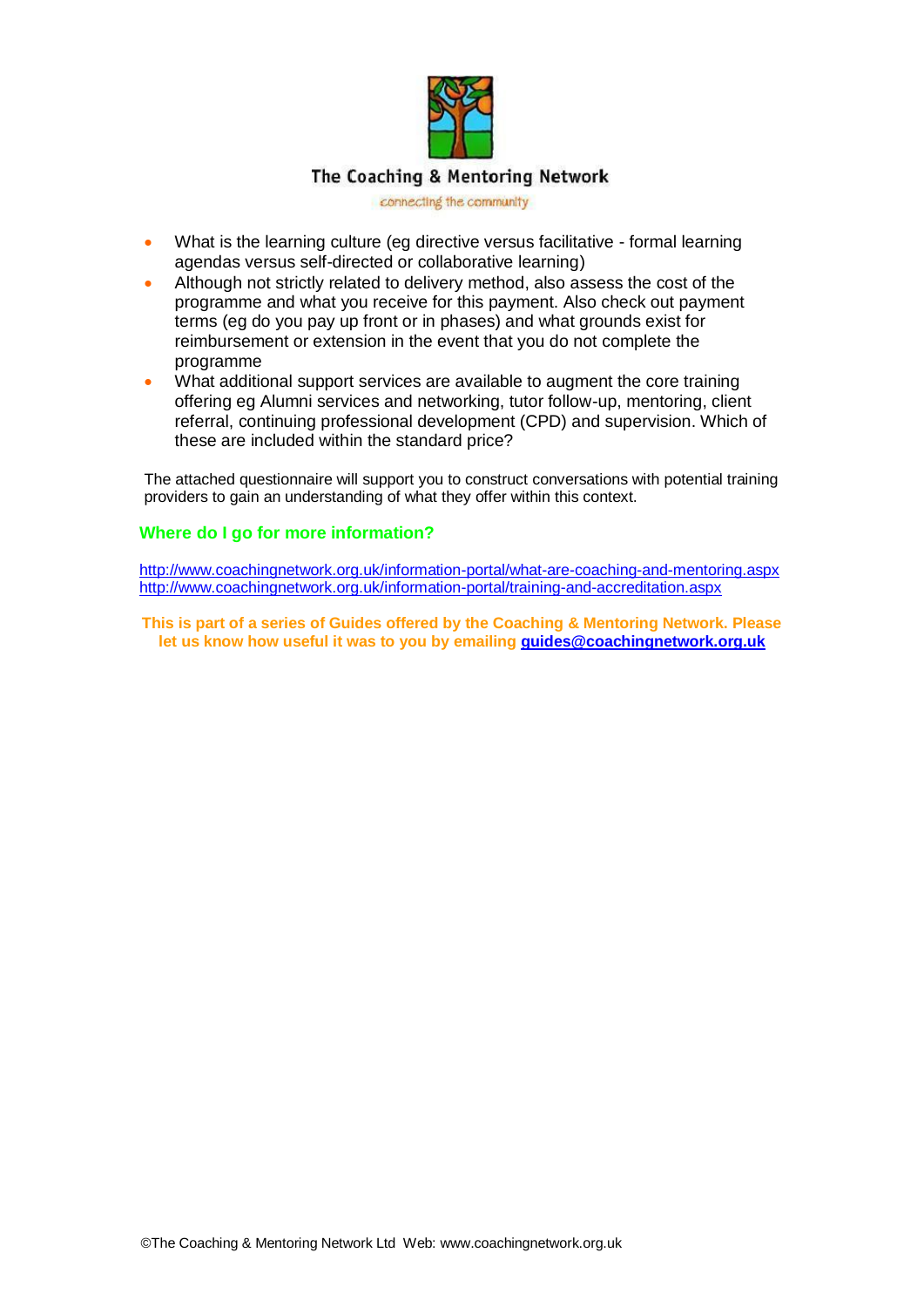

connecting the community

## **Training provider exploration guide**

You are welcome to copy and paste this checklist for the purposes of selecting appropriate training for your needs. For any commercial use please contact the Coaching & Mentoring Network for permission.

Note: These questions are designed to help you work through the complexity of what is available and to evaluate the options against your individual needs. As such, even the most rigorous and highly regarded training companies may struggle to give you a simple answer to these questions. However, they should be able to have an informed and constructive conversation with you about their philosophy, guiding principles, relevance to your needs and specifically what qualifications the course provides, if any. Coach training is an investment of your time and money. Ultimately, you are the client and you should choose the course that you believe will help you move furthest and quickest towards your goal.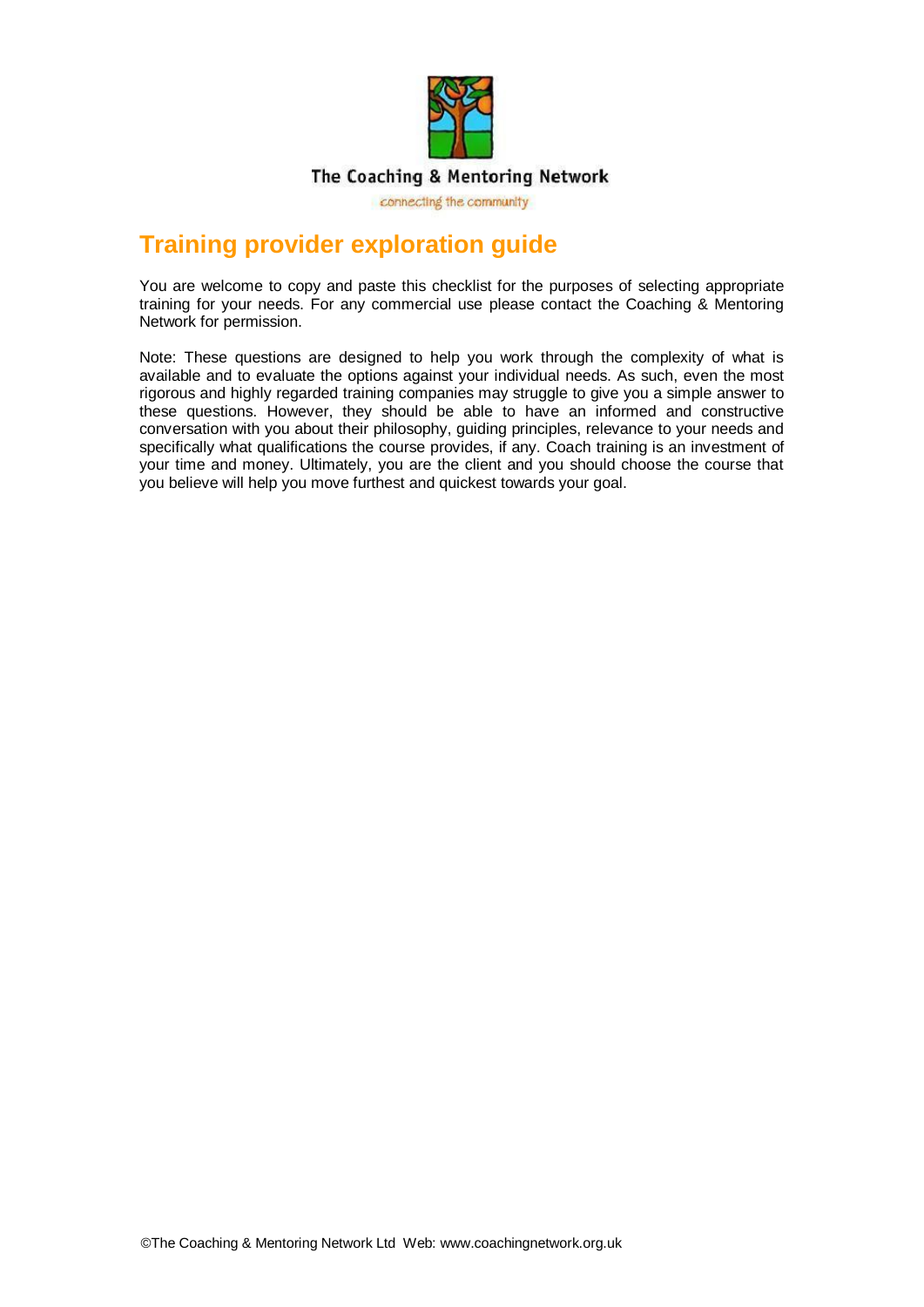

connecting the community

## **Training Exploration Guide**

| <b>Training Company:</b>    |  |
|-----------------------------|--|
| Course name:                |  |
| <b>Contact information:</b> |  |
|                             |  |
|                             |  |
|                             |  |

| <b>Questions</b>                                                                                                                                                                                                                                                                                                                                                                                                                                                                                         | <b>Notes</b> |
|----------------------------------------------------------------------------------------------------------------------------------------------------------------------------------------------------------------------------------------------------------------------------------------------------------------------------------------------------------------------------------------------------------------------------------------------------------------------------------------------------------|--------------|
| <b>Qualifications</b><br>What level is the course?<br>What qualification do I get?<br>Who accredits the<br>qualification?<br>What does the qualification<br>entitle you to in the wider<br>context? (eg assessed<br>membership of a professional body,<br>academic CATS points (ie points<br>towards next level of academic<br>study), academic / voacational<br>qualification (eg MSc, NVQ etc)<br>How does the qualification<br>align with client expectations<br>in my intended field of<br>practice? |              |
| Content<br>What does the course cover<br>and at what level?<br>What models and theories<br>underpin the course content?<br>What prior knowledge is<br>assumed / prerequisite?<br>What specific competencies<br>can I expect to develop - and<br>what coaching contexts are<br>they most suited to (eg life /<br>business)?<br>What aspects of ethical<br>practice does your course<br>cover?<br>Who delivers the training and<br>what are their qualifications?                                          |              |
| Delivery method<br>How is the course delivered?<br>What time commitment will I<br>be expected to make and over<br>what period?<br>How is knowledge and<br>competency assessed?<br>What recognition is given for                                                                                                                                                                                                                                                                                          |              |